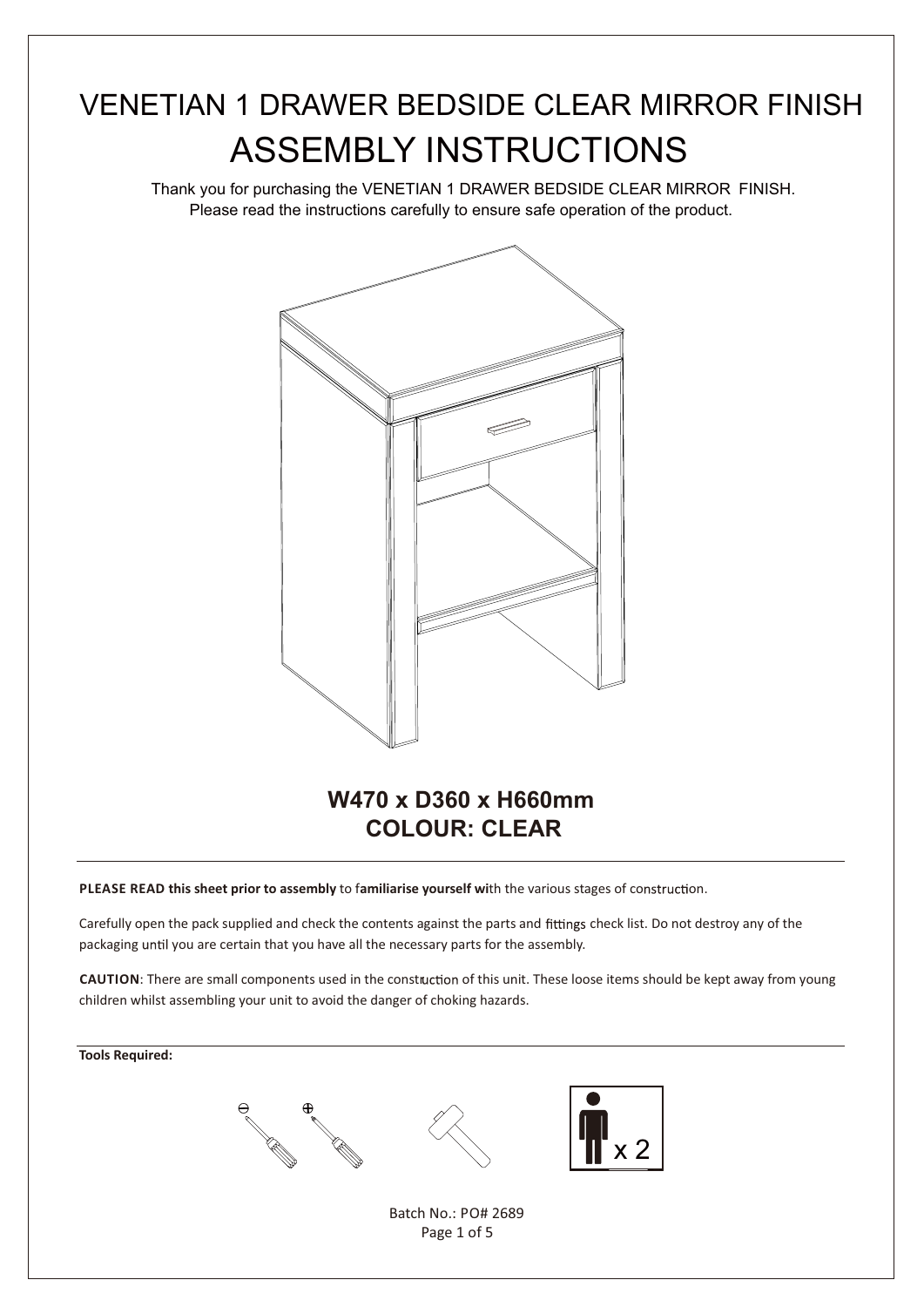### ASSEMBLY INSTRUCTIONS VENETIAN 1 DRAWER BEDSIDE CLEAR MIRROR FINISH

### **REFERENCE.**

#### **INFORMATION**

Due to the size of this product we recommend that it is assembled in the room intended for use. When you are ready to start, make sure that you have the right tools, plenty of space and a clean, dry area for assembly.

Unwrap all packaging materials and place the components on top of the carton box or on a cleanfloor to prevent it from scratching.

Check the pack and make sure you have all the parts listed.

Ensure that this product is fully assembled as illustrated before use.

Check all screws or bolts are tightened and inspect regularly

Tools are not included.

This product should only be used on firm, level ground.

Keep small parts out of reach of children.

Make sure the legs remain in contact with the ground.

#### **WARNINGS**

DO NOT use power tools to construct this product.

DO NOT tighten screws until fully assembled.

DO NOT over tighten screws or bolts.

DO NOT use this product if parts are missing, damaged or worn.

DO NOT sit or stand on the product.

We recommend the use of the wall fixings provided for safety reasons.

N.B. If in doubt please consult a qualified tradesperson. **Warning**: Always ensure the area

to be drilled is free from hidden electrical wires, water and gas pipes.

It is essential that this unit is fixed to a wall with the fixings

#### **CARE INFORMATION**

Never use scourers, abrasives or chemical cleaners.

To clean wipe with a sponge and warm soapy water. Do not use solvent based cleaners or detergents as they can bleach or damage the product.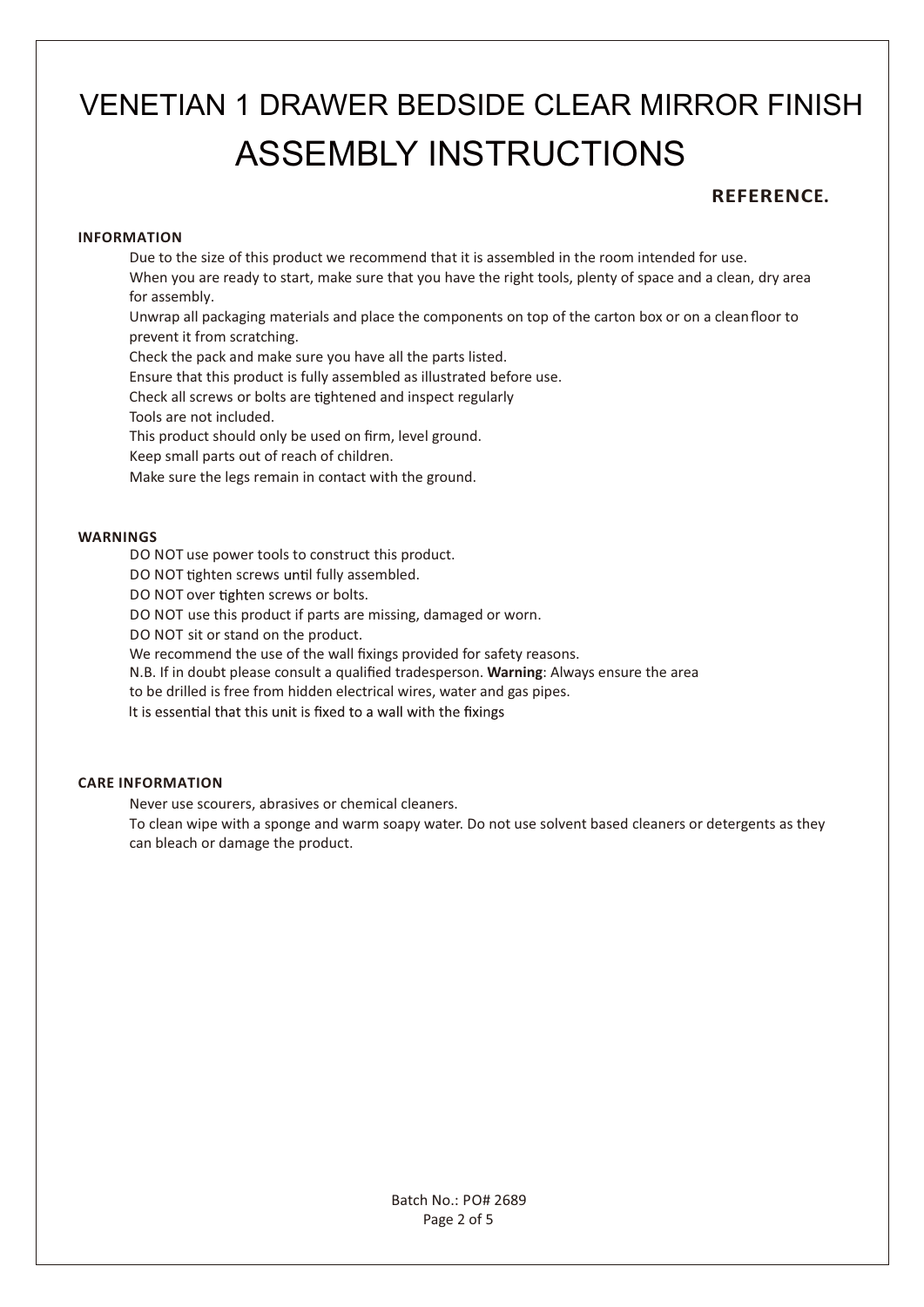### ASSEMBLY INSTRUCTIONS VENETIAN 1 DRAWER BEDSIDE CLEAR MIRROR FINISH



**CAUTION: There are many small components used in the construction of this product. Please keep these components away from young children whilst assembling this product.** If you keep the fittings in a bowl during assembly you will be less likely to lose them!

> Page 3 of 5 Batch No.: PO# 2689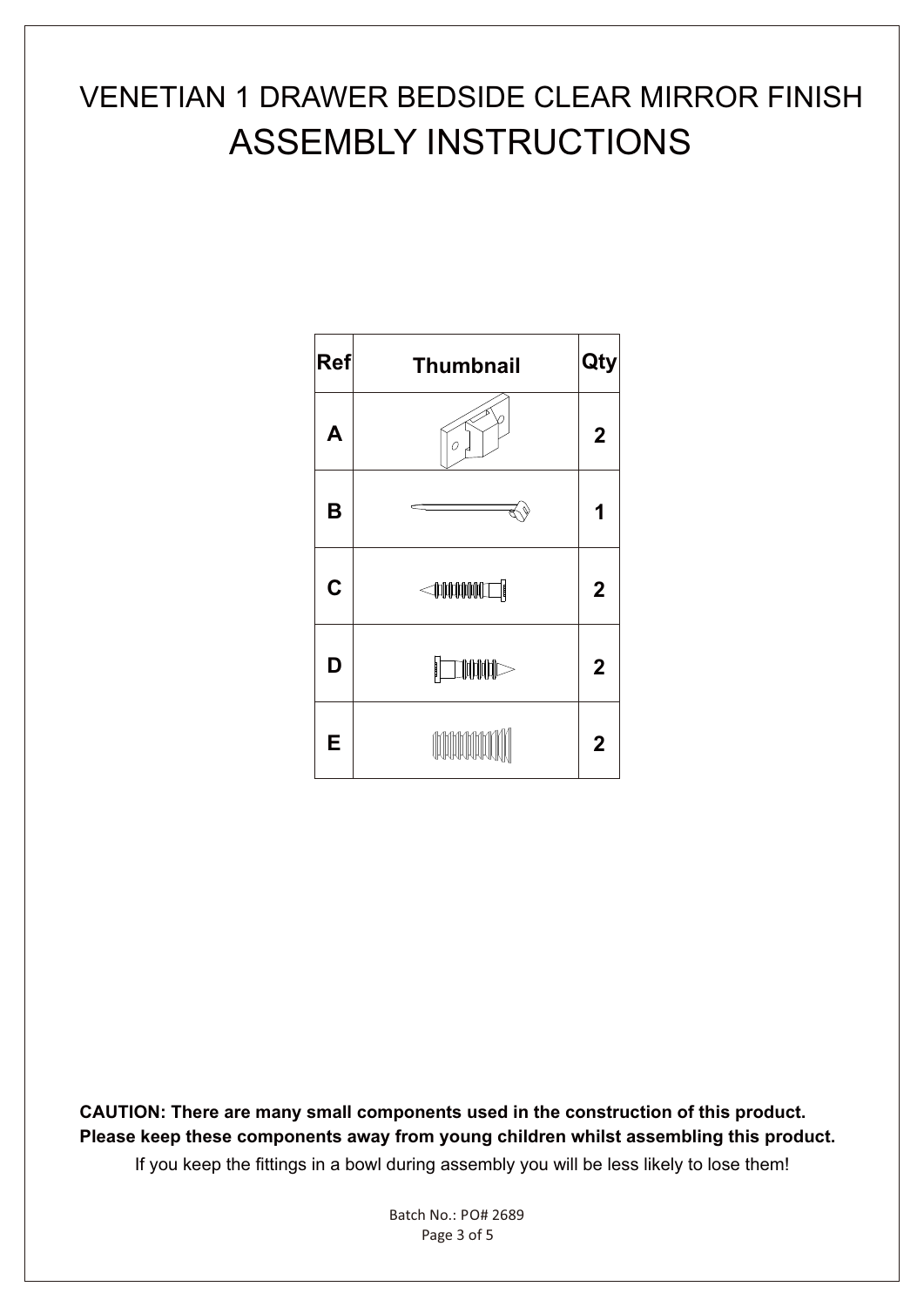## ASSEMBLY INSTRUCTIONS VENETIAN 1 DRAWER BEDSIDE CLEAR MIRROR FINISH